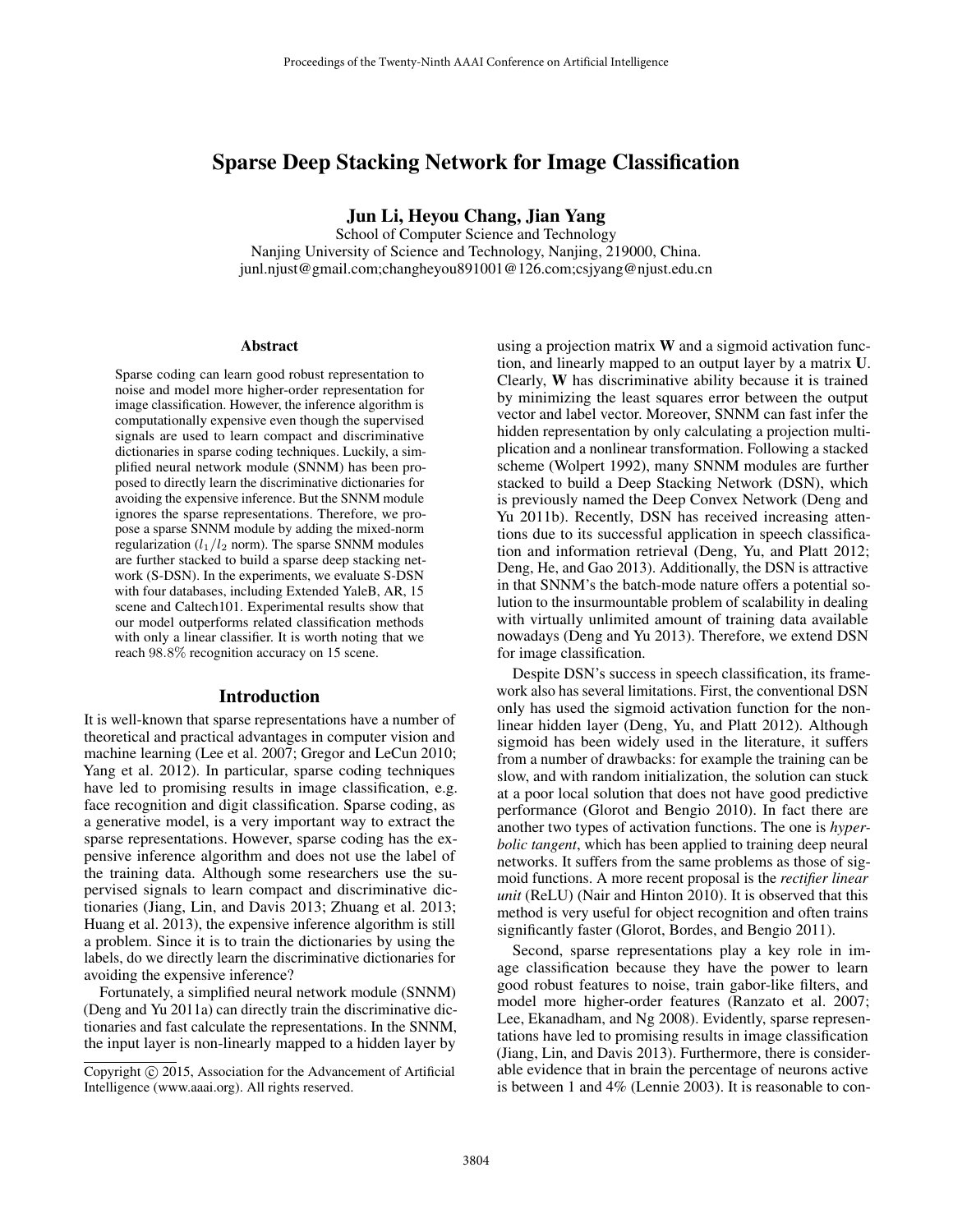sider the sparse representations in SNNM modules. However, the conventional techniques for training SNNM completely ignores the sparse representations. Generally, they can be achieved by penalizing non-zero activation of hidden units (Ranzato, Boureau, and LeCun 2008) or a deviation of the expected activation of the hidden units (Lee, Ekanadham, and Ng 2008) in neural networks. Moreover, in neural networks the local dependencies between hidden units can make hidden units for better modeling observed data (Luo et al. 2011). But SNNM module restricted connections within hidden layer can not exhibit these dependencies. Fortunately, the hidden units without increasing the connections can be divided into non-overlapping groups for capturing the local dependencies among hidden units (Luo et al. 2011). The local dependencies can be implemented by using  $l_1/l_2$  regularization upon the activation possibilities of hidden units in SNNM module.

In light of the above argument, this paper exploits a Sparse Deep Stacking Network (S-DSN) for image classification. S-DSN is obtained by stacking the sparse SNNM modules, which consider the two activation function: ReLU and sigmoid; and use the group sparse penalties  $(l_1/l_2)$  regularization) to penalize the hidden representations in SNNM modular. Our S-DSN has many explicit advantages. First, compared with sparse coding technique (LC-KSVD (Jiang, Lin, and Davis 2013)), one-layer S-DSN can learn the projection dictionaries, which lead to a faster inference. Second, compared with DSN, S-DSN can extract sparse representations for learning good features in image classification. Last, S-DSN can retain the scalable structure of DSN. To conform the advantages of the S-DSN for image classification, extensive experiments have been performed on the four databases, including Extended YaleB, AR, 15 scene and Caltech101. Compared with multiple related methods, the experiments show that our model gets better classification results than other benchmark methods. In particular, we reach 98.8% recognition accuracy on 15 scene.

## Deep Stacking Network

The DSN architecture is originally presented in the literature (Deng and Yu 2011b). Deng and Yu explore an original strategy for building deep networks, based on stacking layers of the basic SNNM modules, which take the simplified form of multilayer perceptron. We mathematically describe as follow:

Let the target vectors  $\mathbf{t}_i = [t_{1i}, \cdots, t_{ji}, \cdots, t_{Ci}]^T$ be arranged to form the columns of  $T =$  $[\mathbf{t}_1, \cdots, \mathbf{t}_i, \cdots, \mathbf{t}_N] \in R^{C \times N}$ . Let the input data vectors  $\mathbf{x}_i = [x_{1i}, \cdots, x_{ji}, \cdots, x_{Di}]^T$  be arranged to form the columns of  $\mathbf{X} = [\mathbf{x}_1, \cdots, \mathbf{x}_i, \cdots, \mathbf{x}_N] \in R^{D \times N}$ . Formally, in the basic module, the lower-layer weight matrix, which is denoted by  $\mathbf{W} \in R^{D \times L}$ , connects the linear input layer and the nonlinear hidden layer. The upper-layer weight matrix, which is denoted by  $\mathbf{U} \in R^{L \times C}$ , connects the nonlinear hidden layer with the linear output layer. The outputs of upper-layer is  $Y = U^T H$ , where  $H = \sigma(W^T X) \in R^{L \times N}$ is the hidden layer outputs and  $\sigma(a) = 1/(1 + e^{-a})$  is the sigmoid activation function (Deng and Yu 2011a; 2011b). The parameters  **and**  $**W**$  **are learned to minimize** 

the least squares objective:

$$
\min_{\mathbf{U}, \mathbf{W}} f_{dsn} = \|\mathbf{U}^T \mathbf{H} - \mathbf{T}\|_F^2 + \alpha \|\mathbf{U}\|_F^2 \tag{1}
$$

where  $\alpha$  is a regularization parameter of upper-layer weight matrix U.

Clearly, U has a closed-form solution:

$$
\mathbf{U} = (\mathbf{H}\mathbf{H}^T + \alpha \mathbf{I})^{-1} \mathbf{H}\mathbf{T}^T
$$
 (2)

By using a gradient descent (Deng and Yu 2011b) algorithm to minimize the the least squares objective in (1) and deriving the gradient of W in the basic module, we obtain

$$
\frac{\partial f_{dsn}}{\partial \mathbf{W}} = 2\mathbf{X} \left[ \mathbf{H}^T \circ (\mathbf{I} - \mathbf{H}^T) \circ (\mathbf{U}\mathbf{U}^T \mathbf{H} - \mathbf{U}\mathbf{T})^T \right] \tag{3}
$$

where  $\circ$  denotes element-wise multiplication and I is the matrix of all ones.

The "convex" solution accentuates the role of convex optimization in learning the output network weights U in each basic module (Deng and Yu 2011a). Many basic modules are often stacked up with one on top of another to form a deep model. More specifically, the input units of a higher module can include the output units of the lowest module and optionally the raw input feature in the DSN (Deng and Yu 2011b). For obtaining the higher-order information in the data, DSN has recently been extended to Tensor-DSN (T-DSN) (Hutchinson, Deng, and Yu 2013), which's the basic module is to replace a linear map from hidden representation to output with a bilinear mapping. It retains the scalable structure of DSN and provides the higher-order feature interactions missing in DSN.

## Sparse Deep Stacking Network

The S-DSN is a sparse case of the DSN. The stacking operation of the S-DSN is the same as that for the DSN described in (Deng and Yu 2011b). The general paradigm is to use the output vector of lower module and the original input vector to form the expanded "input" vector for the higher module of the DSN. The modular architecture of S-DSN is different from that of DSN. We consider the sigmoid function and the ReLU function; and the sparse penalties are added into the hidden units of modular architecture.

#### Sparse Module

The outputs of upper-layer is  $\mathbf{Y} = \mathbf{U}^T \hat{\mathbf{H}}$  and the hidden layer outputs is as follow:

$$
\widehat{\mathbf{H}} = \phi(\mathbf{W}^T \mathbf{X}) \in R^{L \times N}
$$
 (4)

where  $\phi(a)$  is the sigmoid activation function  $\sigma(a)$  or the ReLU activation function  $max(0, a)$ . For simplicity, let  $\mathcal{H} =$  $\{1, 2, \dots, L\}$  denote the set of all hidden units. H is are divided into  $G$  groups, where  $G$  is the number of groups. The gth group is denoted by  $\mathcal{G}_g$ , where  $\mathcal{H} = \bigcup_{g=1}^G \mathcal{G}_g$  and  $\bigcap_{g=1}^G \mathcal{G}_g = \emptyset$ . So,  $\widehat{\mathbf{H}} = [\widehat{\mathbf{H}}_{\mathcal{G}_1,:}; \cdots; \widehat{\mathbf{H}}_{\mathcal{G}_g,:}; \cdots; \widehat{\mathbf{H}}_{\mathcal{G}_G,:}].$ 

The parameters  **and**  $**W**$  **are learned to minimize the least** squares objective:

$$
\min_{\mathbf{U}, \mathbf{W}} f_{sdsn} = \|\mathbf{U}^T \hat{\mathbf{H}} - \mathbf{T}\|_F^2 + \alpha \|\mathbf{U}\|_F^2 + \beta \Psi(\hat{\mathbf{H}})
$$
 (5)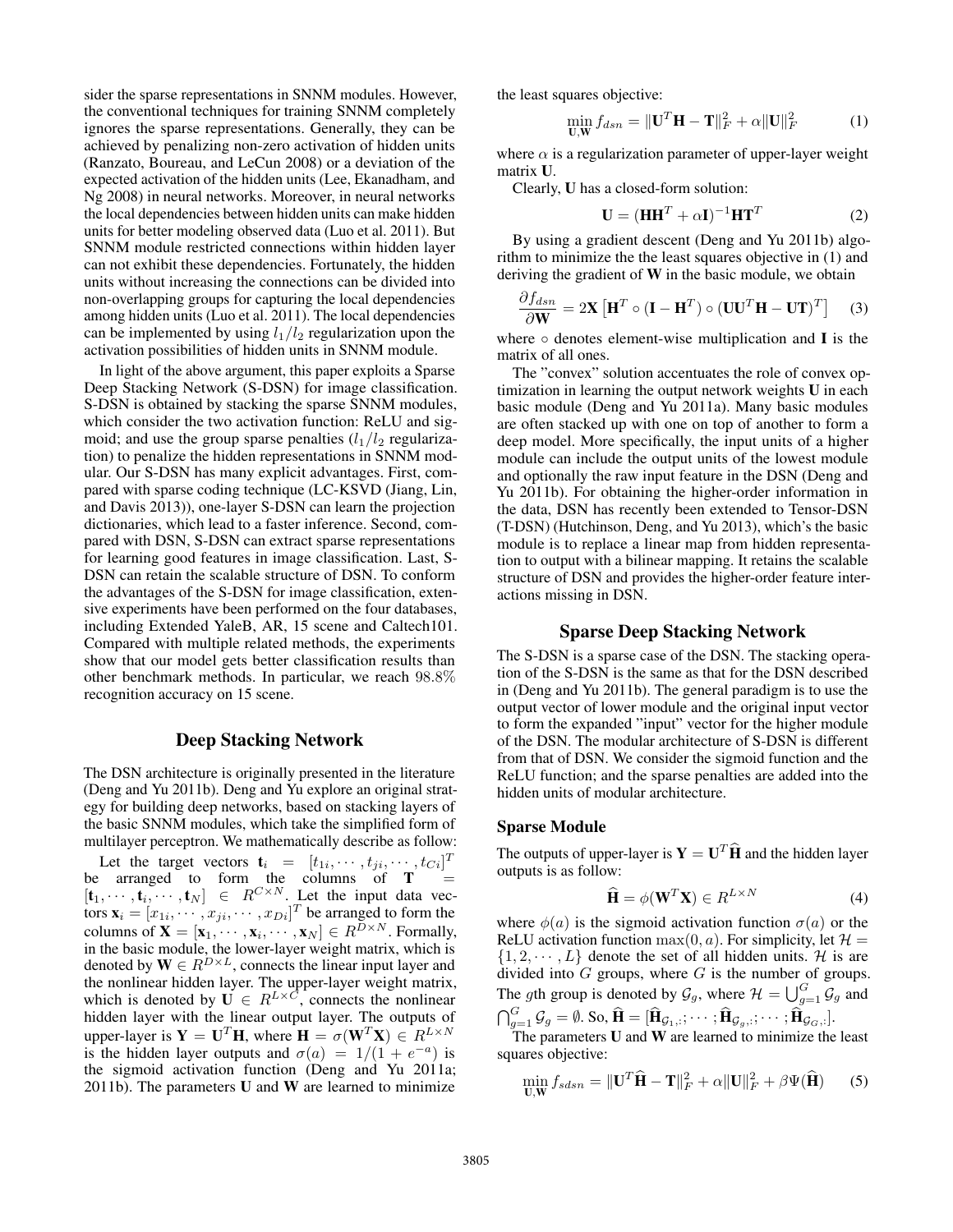where  $\alpha$  is a regularization parameter of upper-layer weight matrix  $U$ ,  $\beta$  is a regularization constant of the activation of the hidden units and  $\Psi(\mathbf{H})$  represents the imposed penalty over sparse representations  $\dot{H}$ . Typically, the  $l_1$  norm is conducted as a penalty to explicitly enforce sparsity on each sparse representation. It is described as:

$$
\Psi(\widehat{\mathbf{H}}) = \sum_{i=1}^{N} \|\widehat{\mathbf{h}}_i\|_1
$$
\n(6)

where  $\mathbf{h}_i$  is the representation of *i*th example  $(i = 1, \dots, N)$ .

In neural networks, sparse representations are advantageous for classification (Ranzato et al. 2007). Moreover, group sparse representations (Bengio et al. 2009) can learn the statistical dependencies between hidden units and lead to better performance (Luo et al. 2011). To implement the dependencies, we averagely divide hidden units into nonoverlapping groups to restrain the dependencies within these groups and force hidden units in a group to compete with each other (Luo et al. 2011). Luckily, a mixed-norm regularization  $(l_1/l_2$ -norm) can be conducted in the modular architecture to achieve group sparse representations. Following (Luo et al. 2011), we consider the mixed-norm regularization, which is as follows:

$$
\Psi(\widehat{\mathbf{H}}) = \sum_{g=1}^{G} \|\widehat{\mathbf{H}}_{\mathcal{G}_g,:}\|_{1,2}
$$
\n(7)

where  $\mathbf{H}_{\mathcal{G}_g}$ , is the representation matrix associated to those intra-modality data belonging to the gth group and the  $l_1/l_2$ norm is defined as

$$
\|\widehat{\mathbf{H}}_{\mathcal{G}_g,:}\|_{1,2} = \sum_{i=1}^N \sqrt{\sum_{j \in \mathcal{G}_g} \widehat{h}_{j,i}^2}
$$
(8)

### Learning Weights- Algorithm

Once the lower-layer weight matrix  $W$  are fixed,  $H$  are also determined uniquely. Then solving the upper-layer weight matrix U can be formulated as a convex optimization problem:

$$
\min_{\mathbf{U}} f_{sdsn}^u = \|\mathbf{U}^T \hat{\mathbf{H}} - \mathbf{T}\|_F^2 + \alpha \|\mathbf{U}\|_F^2 \tag{9}
$$

which has a closed-form solution:

$$
\mathbf{U} = (\widehat{\mathbf{H}}\widehat{\mathbf{H}}^T + \alpha \mathbf{I})^{-1} \widehat{\mathbf{H}} \mathbf{T}^T
$$
 (10)

There are two algorithms for learning the lower-layer weight matrix W. First, given fixed current U, W can be optimized using a gradient descent algorithm (Deng and Yu 2011a) to minimize the squared error objective:

$$
\min_{\mathbf{W}} f_{sdsn}^1 = \|\mathbf{U}^T \hat{\mathbf{H}} - \mathbf{T}\|_F^2 + \beta \Psi(\hat{\mathbf{H}})
$$
(11)

and deriving the gradient, we obtain

$$
\frac{\partial f_{sdsn}^1}{\partial \mathbf{W}} = 2\mathbf{X} \left[ d\phi(\hat{\mathbf{H}}^T) \circ (\mathbf{U}\mathbf{U}^T \hat{\mathbf{H}} - \mathbf{U}\mathbf{T})^T \right] + 2\beta \mathbf{X} \left[ d\phi(\hat{\mathbf{H}}^T) \circ \hat{\mathbf{H}}^T \circ / \tilde{\mathbf{H}}^T \right]
$$
(12)

where  $\circ$  denotes element-wise multiplication,  $\circ/$  denotes element-wise division,  $\tilde{H}$  that it's element is  $h_{j,i}$  =

### Algorithm 1 Training Algorithm of Sparse Modular

- 1: **Input:** Data matrix **X**, label matrix **T**, parameters  $\theta =$  $\{\epsilon, \alpha, \beta, G\}$  and training epochs E.
- 2: Initialize: Projection Matrix W are initialized with small random values.
- 3: Given  $W$ , calculate  $H$  by Eq. (4).
- 4: Update W by Eq. (16).
- 5: Repeat 3-4 E epochs (or until convergence).
- 6: Output weight matrix W.

 $\sqrt{\sum_{j \in \mathcal{G}_g} \widehat{h}_{j,i}^2}$ ,  $d\phi(\widehat{\textbf{H}}^T)$  denotes element-wise gradient computation,  $d\phi(a)$  is the gradient of the activation function. When  $\phi(a)$  is the sigmoid activation function,  $d\phi(a)$  =  $\sigma(a) \times (1 - \sigma(a))$  and when  $\phi(a)$  is the ReLU activation function,  $d\phi(a)$  is described as:

$$
d\phi(a) = \begin{cases} 1, & a > 0; \\ 0, & a \le 0. \end{cases}
$$
 (13)

To ReLU activation function, we follow the hypothesis (Glorot, Bordes, and Bengio 2011) that the hard non-linearities do not hurt the optimization so long as the gradient can be propagated to many hidden units.

Second, for faster moving W towards a direction that finds the optimal points, the deterministic nonlinear relationship between U and W is used to compute the gradient. By plugging (10) into criterion (5), the least squares objective is rewritten as:

$$
\min_{\mathbf{W}} f_{sdsn}^2 = ||[ (\widehat{\mathbf{H}} \widehat{\mathbf{H}}^T + \alpha \mathbf{I})^{-1} \widehat{\mathbf{H}} \mathbf{T}^T ]^T \widehat{\mathbf{H}} - \mathbf{T} ||_F^2 +
$$

$$
\alpha || (\widehat{\mathbf{H}} \widehat{\mathbf{H}}^T + \alpha \mathbf{I})^{-1} \widehat{\mathbf{H}} \mathbf{T}^T ||_F^2 + \beta \Psi(\widehat{\mathbf{H}}) \quad (14)
$$

However, when regularization is used in the objective function (5) (i.e.  $\alpha > 0$ ), the gradient of  $f_{sdsn}^2$  can be very complicated. To simplify the gradient we assume  $\alpha = 0$  in  $f_{sdsn}^2$ . So, second term of  $f_{sdsn}^2$  is equivalent to zero. Similar to (Deng and Yu 2011b), then we derive the gradient  $\frac{\partial f_{sdsm}^2}{\partial \mathbf{W}}$  and obtain

$$
\frac{\partial f_{sdsn}^2}{\partial \mathbf{W}} = 2\mathbf{X} \left[ d\phi (\hat{\mathbf{H}}^T) \circ [\hat{\mathbf{H}}^\dagger (\hat{\mathbf{H}} \mathbf{T}^T) (\mathbf{T} \hat{\mathbf{H}}^\dagger) - \mathbf{T}^T (\mathbf{T} \hat{\mathbf{H}}^\dagger)] \right] + 2\beta \mathbf{X} \left[ d\phi (\hat{\mathbf{H}}^T) \circ \hat{\mathbf{H}}^T \circ / \tilde{\mathbf{H}}^T \right]
$$
(15)

where  $\hat{\mathbf{H}}^{\dagger} = \hat{\mathbf{H}}^T (\hat{\mathbf{H}} \hat{\mathbf{H}}^T)^{-1}$  and  $d\phi(\cdot)$  and  $\tilde{\mathbf{H}}$  are defined in (12).

The algorithm then updates  $W$  using the gradient defined in (12) and (15) as

$$
\mathbf{W} = \mathbf{W} - \epsilon \frac{\partial f_{sdsn}^1}{\partial \mathbf{W}} \quad or \quad \mathbf{W} = \mathbf{W} - \epsilon \frac{\partial f_{sdsn}^2}{\partial \mathbf{W}} \tag{16}
$$

where  $\epsilon$  is a learning rate. The weight matrix learning process is outlined in Algorithm 1.

#### The S-DSN Architecture

The spare SNNM module described in the above subsection is used to construct the  $K$ -layers S-DSN architecture, where  $K$  is the number of layers. In  $k$ th spare module we denote the input by  $\mathbf{X}^k$ , hidden representations by  $\widehat{\mathbf{H}}^k$ , output by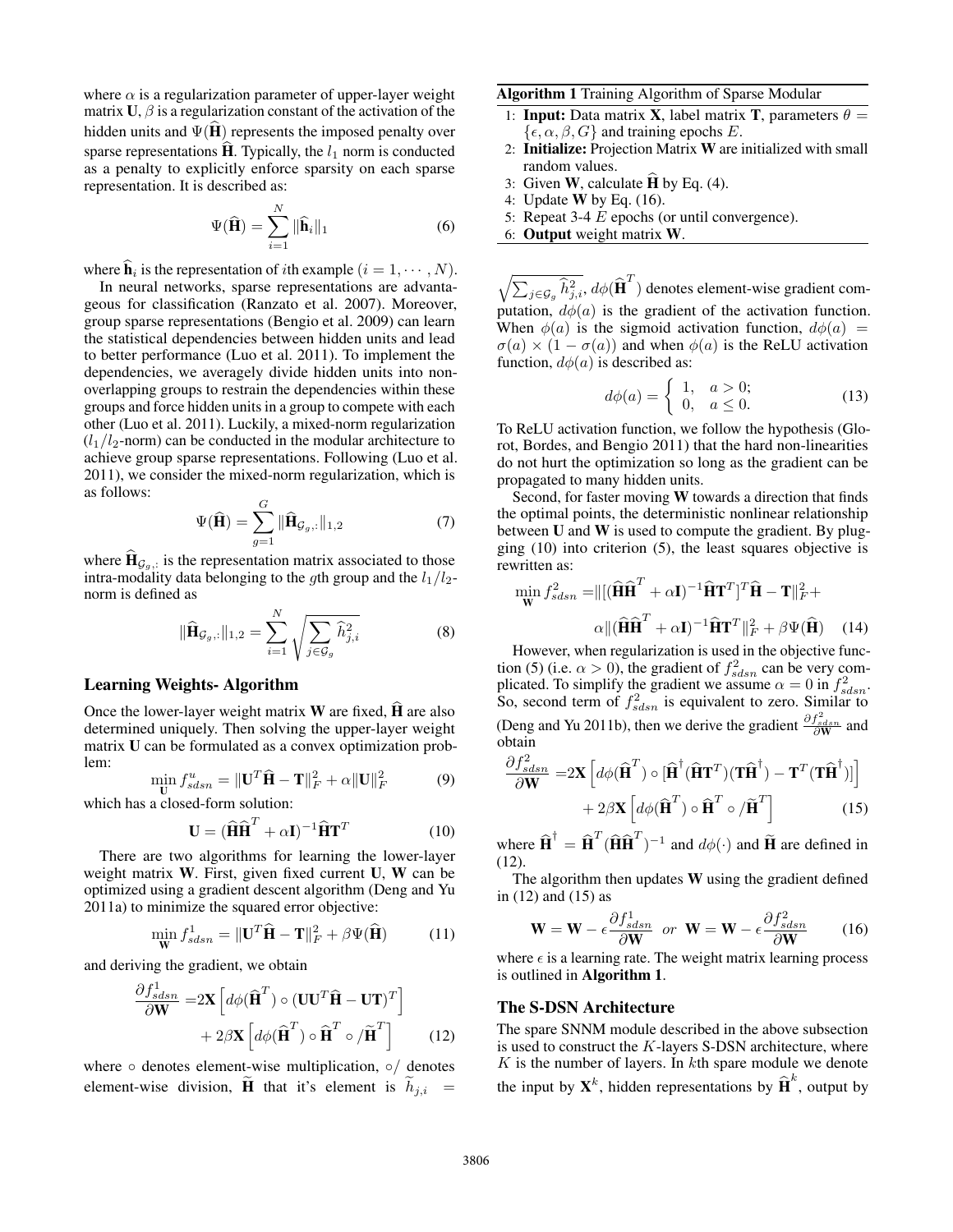### Algorithm 2 Training Algorithm of S-DSN

- 1: **Input:** Data **X**, label **T**, parameters  $\theta = {\epsilon, \alpha, \beta, G}$ , training epochs  $E$  and the number of layers  $K$ .
- 2: **Initialize:**  $X^1 = X$  and  $k = 1$ .
- 3: while  $k \leq K$
- 4: Given  $X^{\overline{k}}$ , **T**,  $\theta$  and *E*, optimize **W**<sup>k</sup> by **Algorithm 1**.
- 5: Given  $\mathbf{X}^k$  and  $\mathbf{W}^k$ , calculate  $\widehat{\mathbf{H}}^k$  by Eq. (4),  $\mathbf{U}^k$  by Eq. (10) and  $\mathbf{Y}^k = (\mathbf{U}^k)^T \widehat{\mathbf{H}}^k$ .
- 6:  $\mathbf{X}^{k+1} = [\mathbf{X};\mathbf{Y}^k].$
- 7: end while
- 8: **Output** weight matrix  $\mathbf{W}^k (k = 1, \dots, K)$ .

 $Y^k$ , label matrix by T and weight matrix by  $W^k$  and  $U^k$ . Given input data **X** and label **T**, when  $k = 1$ ,  $\mathbf{X}^1 = \mathbf{X}$ . Then the general paradigm of S-DSN can be decomposed in three phases:

- Step 1: Train the  $k$ th sparse module to minimize the least squares error between  $Y^k$  and T.
- Step 2: Generate the input  $X^{k+1}$  of the  $k + 1$ th sparse module by adding the output  $Y^k$  of *k*th sparse module.
- Step 3: Iterate as in Step 1 and Step 2 to construct the S-DSN architecture.

We summarize the optimization of S-DSN in Algorithm 2. For capturing the spare representation from raw data, this paper proposes the S-DSN, which is implemented by penalizing the hidden unit activations and rectifying the negative of outputs of hidden units activations. Due to the simple structure of each module, the S-DSN still retains the computational advantage of the DSN in parallelism and scalability during learning all parameters.

### Experiments

We present experimental results on four databases: the Extended YaleB database, the AR face database, Caltech101 and 15 scene categories.

- Extended YaleB database: this database contains 2,414 frontal face images of 38 people. There are about 64 images for each person. The original images were cropped and normalized to  $192 \times 168$  pixels.
- AR database: this database consists of over 4,000 color images of 126 people. Each person has 26 face images taken during two sessions. These images include more facial variations, including different illumination conditions, different expressions, and different facial "disguises" (sunglasses and scarves). Following the standard evaluation procedure, we use a subset of the database consisting of 2,600 images from 50 male subjects and 50 female subjects. Each face image was also cropped and normalized to  $165 \times 120$  pixels.
- Caltech-101: this database [10] contains 9144 images belonging to 101 classes, with about 40 to 800 images per class. Most images of Caltech-101 are with medium resolution, i.e., about  $300 \times 300$ .
- 15-Scene: this data set, compiled by several researchers [11, 20, 24], contains a total of 4485 images falling into

15 categories, with the number of images per category ranging from 200 to 400. The categories include living room, bedroom, kitchen, highway, mountain and et al.

According to (Jiang, Lin, and Davis 2013), the four databases are preprocessed<sup>1</sup>: in the Extended YaleB database and AR face database, each face image is projected onto a n-dimensional feature vector with a randomly generated matrix from a zero-mean normal distribution. The dimension of a random-face feature in Extended YaleB is 504 while the dimension in AR face is 540. In face databases the  $n$ dimensional features of each image are normalized to  $[-1, 1]$ . For the Caltech101 database, we first extract sift descriptors from  $16 \times 16$  patches, which are densely sampled from each image on a dense grid with 6-pixels stepsize; then we extract the spatial pyramid feature based on the extracted sift features with three grids of size  $1 \times 1$ ,  $2 \times 2$  and  $4 \times 4$ . To train the codebook for spatial pyramid, we use the standard k-means clustering with  $k = 1024$ . For the 15 scene category database, we compute the spatial pyramid feature using a four-level spatial pyramid and a SIFT-descriptor codebook with a size of 200. Finally, the spatial pyramid features are reduced to 3000 dimensions by PCA.

The matrix parameters are initialized with small random values sampled from a normal distribution with zero mean and standard deviation of 0.01. For simplicity, we use the constant learning rate  $\epsilon$  chosen from {20, 15, 5, 2, 1, 0.2, 0.1, 0.05, 0.01, 0.001}, the regularization parameter  $\alpha$  chosen from  $\{1, 0.5, 0.1\}$ , the sparse regularization parameter  $\beta$  chosen from  $\{0.1, 0.05, 0.01, 0.001, 0.0001\}$  and the group number G chosen from  $\{2, 4, 5, 10, 20\}$ . In all experiments, we only train 5 epochs, the number of hidden units is 500 and the number of layers is 2. For each data set, each experiment is repeated 10 times with random selected training and testing images, and the average precision is reported. In the rest of this paper, we denote that S-DSN(sigm) indicates S-DSN with sigmoid function; S-DSN(relu) indicates S-DSN with ReLU function; DSN-1, S-DSN(sigm)-1 and S-DSN(relu)- 1 respectively indicate one-layer DSN, S-DSN(sigm) and S-DSN(relu); DSN-2, S-DSN(sigm)-2 and S-DSN(relu)-2 respectively indicate two-layer DSN, S-DSN(sigm) and S-DSN(relu).

## Sparseness Comparisons

Before presenting classification results, we first show the sparseness of S-DSN(sigm) and S-DSN(relu) compared to DSN. We use Hoyer's sparseness measure (HSM) (Hoyer 2004) to figure out how sparse representations learned by the S-DSN(sigm), S-DSN(relu) and DSN. This measure has good properties, which is in the interval  $[0, 1]$  and on a normalized scale. Its value more close to 1 means that there are more zero components in the vector. We perform comparisons on Extended YaleB and AR databases, and results are reported in Table 1. The sparseness results show that S-DSN(sigm) and S-DSN(relu) have higher sparseness and higher recognition accuracy. Table 1 compares the network HSM of the

 $\frac{1}{1}$ thev can be downloaded from: http://www.umiacs.umd.edu/ zhuolin/projectlcksvd.html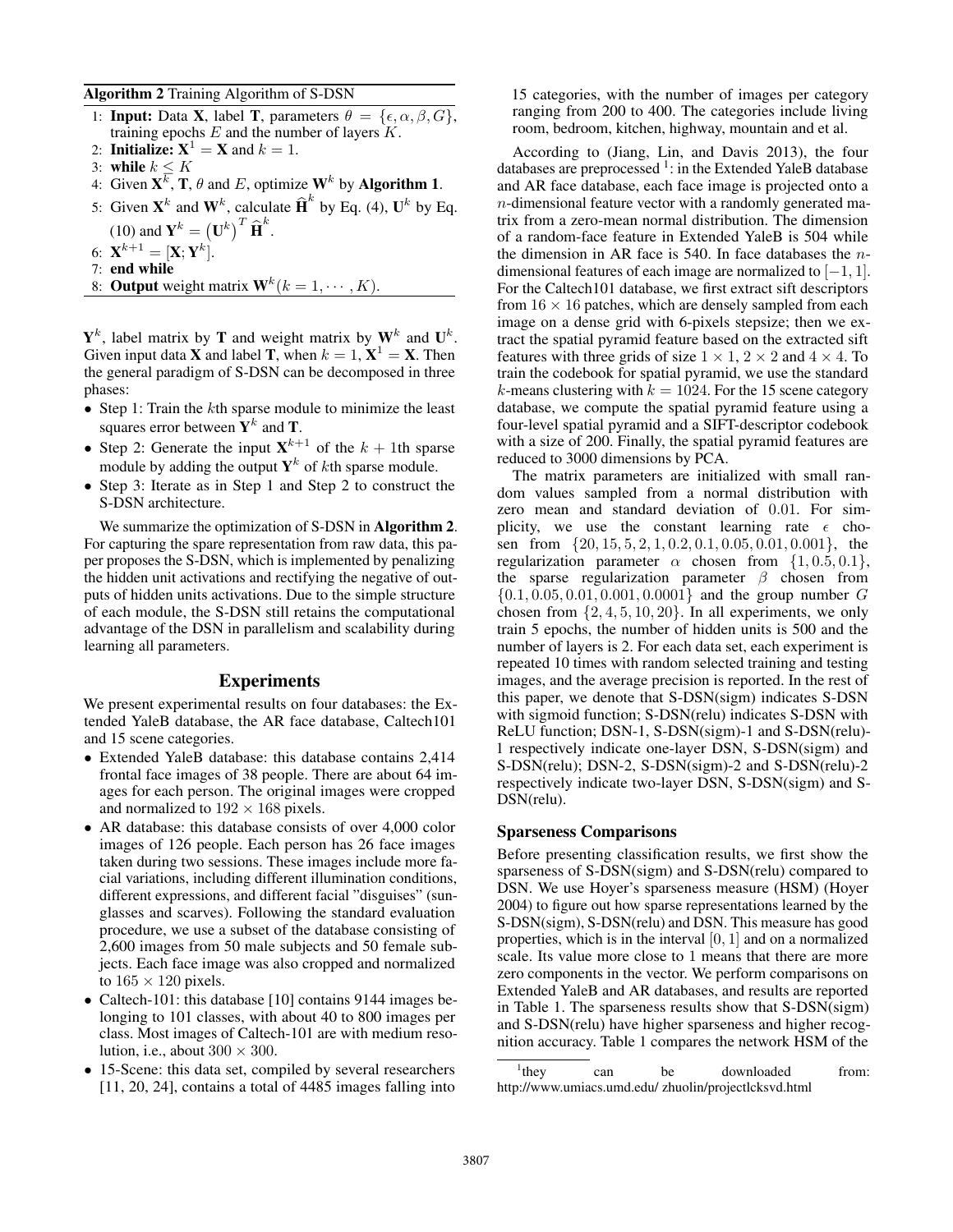Table 1: Hoyer's sparseness measures (HSM) on Extended YaleB and AR databases. We train on 15 (10) samples per category for Extended YaleB (AR) and the rest for testing. For two databases, the number of hidden units is 500, the group sizes for S-DSN(sigm) and S-DSN(relu) are 4 and the number of layers is 2. In Extended YaleB,  $\epsilon = 0.2$  and  $\alpha = 0.5$  are used for DSN;  $\epsilon = 0.2$ ,  $\alpha = 0.5$  and  $\beta = 0.001$ are used for S-DSN(sigm). In Extended YaleB  $\epsilon = 0.05$  and  $\alpha = 1$  are used for DSN;  $\epsilon = 0.05$ ,  $\alpha = 1$  and  $\beta = 0.0001$ are used for S-DSN(relu).

|          |        | $S-DSN(sigm)$ |             | DSN        |             |  |
|----------|--------|---------------|-------------|------------|-------------|--|
|          | layers | <b>HSM</b>    | Acc. $(\%)$ | <b>HSM</b> | Acc. $(\%)$ |  |
| Extended |        | 0.096         | 91.4        | 0.010      | 88.9        |  |
| YaleB    | 2      | 0.111         | 92.0        | 0.012      | 89.4        |  |
|          |        | S-DSN(relu)   |             | DSN        |             |  |
|          | layers | <b>HSM</b>    | Acc. $(\%)$ | <b>HSM</b> | Acc. $(\%)$ |  |
| AR       |        | 0.286         | 93.2        | 0.003      | 80.2        |  |
|          | 2      | 0.306         | 93.5        | 0.003      | 81.2        |  |



Figure 1: Activation probabilities of first hidden layer are computed under DSN and S-DSN(relu) on the AR database. Activation probabilities be normalized by dividing the maximum of activation probabilities.

S-DSN(sigm) and the S-DSN(relu) to that of DSN. We observe that the average sparseness of two layers S-DSN(sigm) is about 0.105 (Extended YaleB) and the average sparseness of two layers S-DSN(relu) is about 0.291 (AR). In contract, the average sparseness of two layers DSN is on average below 0.02 in the databases. It can be seen that the S-DSN can learn sparser representations. Due to space reasons, Figure 1 only visualizes the activation probabilities of first hidden layer, which are computed under the S-DSN(relu) and the DSN given an image from test set of AR.

### Results

Face Recognition Extended YaleB: We randomly select half (32) of the images per category as training and the other half for testing. The parameters are selected as follow: in DSN  $\epsilon = 0.1$  and  $\alpha = 0.5$ ; in S-DSN(sigm)  $\epsilon = 0.1$ ,  $\alpha = 0.5$ ,  $G = 2$ , and  $\beta = 0.01$ ; in S-DSN(relu)  $\epsilon = 0.01$ ,  $\alpha = 2$ ,  $G = 5$ , and  $\beta = 0.001$ . AR: For each person, we randomly select 20 images for training and the other 6 for testing. In our experiments,  $\epsilon = 0.1$  and  $\alpha = 0.5$  are used in DSN;  $\epsilon = 0.1, \alpha = 0.5, G = 4, \text{ and } \beta = 0.001 \text{ are used in S-}$ DSN(sigm);  $\epsilon = 0.01$ ,  $\alpha = 1$ ,  $G = 4$ , and  $\beta = 0.001$  are used in S-DSN(relu).

We compare S-DSN with DSN (Deng and Yu 2011b), and LC-KSVD (Jiang, Lin, and Davis 2013) and SRC (Wright et

Table 2: Recognition Results Using Random-Face Features on the Extended YaleB Database

| Methods          | Acc. $(\%)$ | Methods          | Acc. $(\%)$ |
|------------------|-------------|------------------|-------------|
| SRC.             | 97.2        | LC-KSVD          | 96.7        |
| $DSN-1$          | 96.6        | $DSN-2$          | 96.9        |
| $S-DSN(sigm)-1$  | 96.9        | $S-DSN(sigm)-2$  | 97.4        |
| $S-DSN$ (relu)-1 | 96.1        | $S-DSN$ (relu)-2 | 96.7        |

Table 3: Recognition Results Using Random Face Features on the AR Face Database

| Methods         | Acc. $(\%)$ | Methods         | Acc. $(\%)$ |
|-----------------|-------------|-----------------|-------------|
| SRC.            | 97.5        | LC-KSVD         | 97.8        |
| DSN-1           | 97.6        | DSN-2           | 97.8        |
| $S-DSN(sigm)-1$ | 97.9        | $S-DSN(sigm)-2$ | 98.1        |
| S-DSN(relu)-1   | 97.6        | S-DSN(relu)-2   | 97.8        |

al. 2009) algorithms, which reported state-of-the-art results on those two databases. The experimental results are summarized in Table 2 and Table 3, respectively. S-DSN(sigm) achieves better results than DSN, LC-KSVD and SRC. From Table 2 S-DSN(sigm)-1 is better than LC-KSVD and has about 0.2% improvement in Extended YaleB. From Table 3, S-DSN(sigm)-1 and S-DSN(sigm)-2 are also better than LC-KSVD and have about 0.1% and 0.3% improvement in AR, respectively. In addition, we compare with LC-KSVD in terms of the computation time for classifying one test image. S-DSN has a faster inference because it can directly learn projection dictionaries. As shown in Table 4, S-DSN is 7 times faster than LC-KSVD.

15 Scene Category: Following the common experimental settings, we randomly choose 100 images from each class for training data and the rest for test data. In our experiments,  $\epsilon = 20$  and  $\alpha = 0.1$  are used in DSN;  $\epsilon = 20$ ,  $\alpha = 0.1$ ,  $G = 4$ , and  $\beta = 0.05$  are used in S-DSN(sigm);  $\epsilon = 15$ ,  $\alpha = 0.1, G = 4$ , and  $\beta = 0.001$  are used in S-DSN(relu).

We compare our results with SRC (Wright et al. 2009), LC-KSVD (Jiang, Lin, and Davis 2013), DeepSC (He et al. 2014), DSN (Deng and Yu 2011b) and other state-of-the-art approaches: ScSPM (Yang et al. 2009), LLC (Wang et al. 2010), ITDL (Qiu, Patel, and Chellappa 2014), ISPR+IFV (Lin et al. 2014), SR-LSR (Li and Guo 2014), DeCAF (Donahue et al. 2014), DSFL+DeCAF (Zuo et al. 2014). The detailed comparison results are shown in Table 5. Compared to LC-KSVD, S-DSN(relu)-1's performance is much better, since it makes a 5.9% improvement. It also registers about 1.8% improvement over the deep models: DeepSC, DeCAF, DSFL+DeCAF and DSN. As Table 5 shows, we see that S-DSN(relu) performs best among all existing methods. The confusion matrix for the S-DSN(relu) are further shown in Figure 2, from which we can see that the misclassification errors of industrial and store are higher than others.

Caltech101: Following the common experimental settings, we train on 5, 10, 15, 20, 25, and 30 samples per category and test on the rest. Due to space reasons, we only give the parameters for 30 training samples per category:  $\epsilon = 0.2$ and  $\alpha = 0.5$  are used in DSN;  $\epsilon = 0.2$ ,  $\alpha = 0.5$ ,  $G = 4$ ,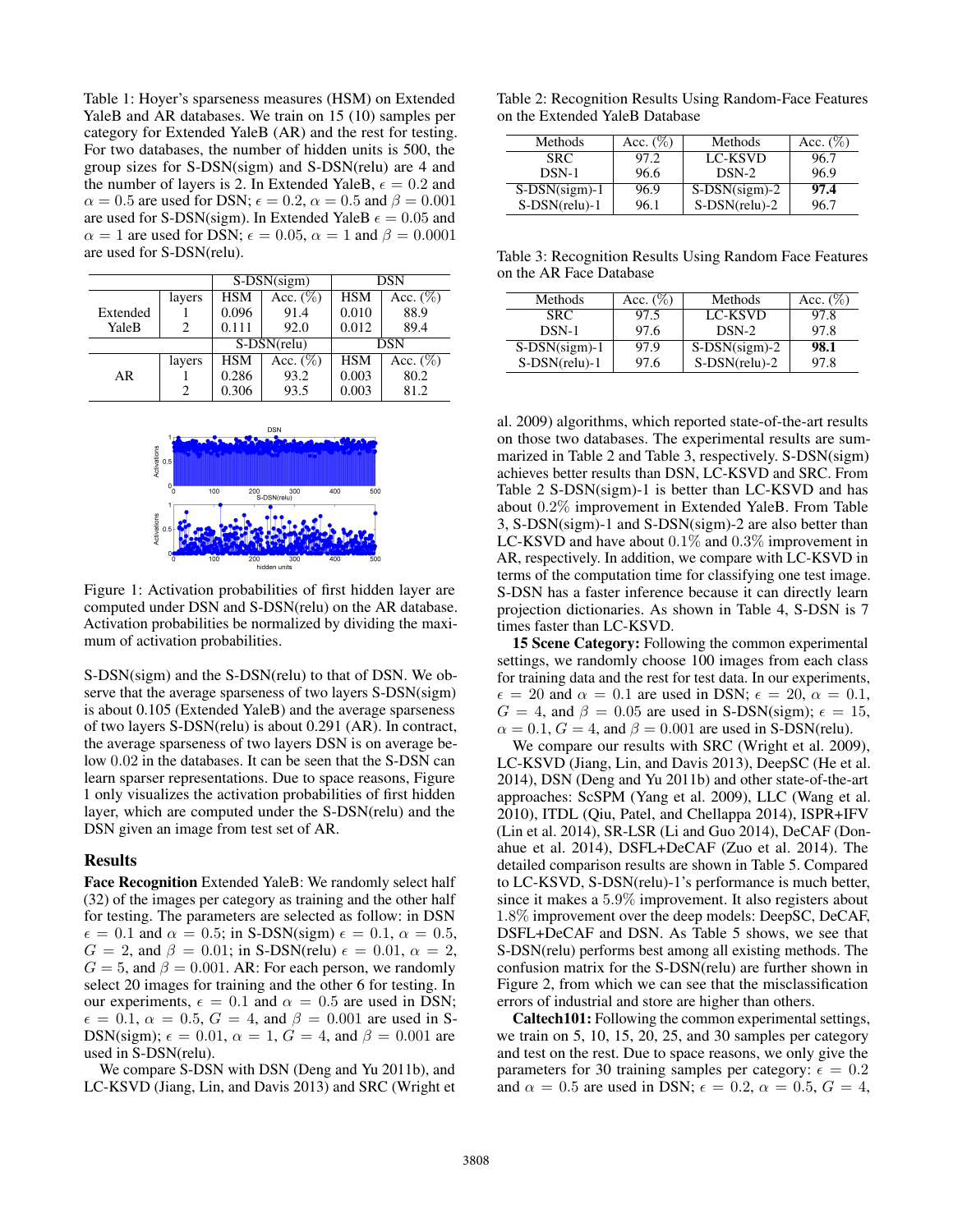Table 4: Inference Time (ms) for a Test Image on the Extended YaleB Database

| Methods                           | SRC. | ∣ LC-KSVD | $\mid$ S-DSN(relu) |
|-----------------------------------|------|-----------|--------------------|
| Average time $\vert 20.121 \vert$ |      | 0.502     | 0.069              |

Table 5: Recognition Results Using Spatial Pyramid Features on the 15 Scene Category Database

| Methods         | Acc. $(\%)$ | Methods          | Acc. $(\%)$ |
|-----------------|-------------|------------------|-------------|
| <b>ITDL</b>     | 81.1        | ISPR+IFV         | 91.1        |
| <b>SR-LSR</b>   | 85.7        | <b>ScSPM</b>     | 80.3        |
| LLC             | 89.2        | <b>SRC</b>       | 91.8        |
| <b>LC-KSVD</b>  | 92.9        | DeepSC           | 83.8        |
| <b>DeCAF</b>    | 88.0        | DSFL+DeCAF       | 92.8        |
| $DSN-1$         | 96.7        | $DSN-2$          | 97.0        |
| $S-DSN(sigm)-1$ | 96.5        | $S-DSN(sigm)-2$  | 97.1        |
| S-DSN(relu)-1   | 98.8        | $S-DSN$ (relu)-2 | 98.8        |

and  $\beta = 0.01$  are used in S-DSN(sigm);  $\epsilon = 0.05$ ,  $\alpha = 0.5$ ,  $G = 2$ , and  $\beta = 0.001$  are used in S-DSN(relu).

We evaluate our approach using spatial pyramid features and compare with with SRC (Wright et al. 2009), LC-KSVD (Jiang, Lin, and Davis 2013), DeepSC (He et al. 2014), DSN (Deng and Yu 2011b) and other approaches ScSPM (Yang et al. 2009), LLC (Wang et al. 2010), LRSC (Zhang et al. 2013), LCLR (Jiang, Guo, and Peng 2014). The average classification rates are reported in Table 6. From these results, S-DSN(relu)-1 outperforms the other competing dictionary learning approaches, including LC-KSVD, LRSC, and SRC; and has 1.6% improvement. S-DSN(relu) also registers about 1.5% improvement over a deep model: DSN. Note that 76.5% accuracy achieved by our method (the number of hidden units is 1000) is also competitive with the 78.4% reported in DeepSC.

We examine how performance of the proposed S-DSN changes when varying the number of hidden units. We randomly select 30 images per category for training data and the rest for test data. We consider six settings where the number of hidden units changes from 100 to 3000 and compare the results with DSN. As reported the results in Figure 3, our approaches maintain high classification accuracies and outperform the DSN model. When increasing the number of hidden units, the accuracy of the system improves for S-DSN(sigm), S-DSN(relu) and DSN.

Effects of Number of Layers: The deep framework utilizes multiple-layers of feature abstraction to get a better representation for images. From Tables 2, 3, 5 and 6, we check the effect of varying the number of layers and the classification accuracy improves as the number of layers increases. In addition, compared to the dictionary learning approaches, S-DSN has a faster inference and a deep architecture. Moreover, S-DSN has a good performance in image classification.

#### **Conclusion**

In this paper, we present an improved DSN model, S-DSN, for image classification. S-DSN is constructed by stacking



Figure 2: The confusion matrix on the 15 scene category database.

Table 6: Recognition Results Using Spatial Pyramid Features on the Caltech101 Database

| Methods          | 5    | 10   | 15   | 20   | 25   | 30   |
|------------------|------|------|------|------|------|------|
| <b>ScSPM</b>     |      |      | 67.0 |      |      | 73.2 |
| <b>SRC</b>       | 48.8 | 60.1 | 64.9 | 67.7 | 69.2 | 70.7 |
| LLC              | 51.2 | 59.8 | 65.4 | 67.7 | 70.2 | 73.4 |
| LC-KSVD          | 54.0 | 63.1 | 67.7 | 70.5 | 72.3 | 73.6 |
| <b>LRSC</b>      | 55.0 | 63.5 | 67.1 | 70.3 | 72.7 | 74.4 |
| <b>LCLR</b>      | 53.4 | 62.8 | 67.2 | 70.8 | 72.9 | 74.7 |
| $DSN-1$          | 53.6 | 61.8 | 67.7 | 70.2 | 72.0 | 74.6 |
| $DSN-2$          | 54.9 | 63.4 | 68.2 | 70.5 | 72.9 | 74.7 |
| $S-DSN(sigm)-1$  | 54.0 | 62.3 | 67.6 | 70.2 | 72.1 | 74.7 |
| $S-DSN(sigm)-2$  | 55.4 | 63.7 | 68.3 | 70.8 | 73.2 | 74.9 |
| $S-DSN$ (relu)-1 | 55.4 | 63.8 | 68.7 | 71.2 | 73.5 | 76.0 |
| $S-DSN$ (relu)-2 | 55.6 | 64.2 | 69.0 | 71.3 | 73.6 | 76.2 |

many sparse SNNM modules. In each sparse SNNM module, the lower-layer weights and the upper-layer weights are solved by using the convex optimization and the gradient descent algorithm. We use the S-DSN to further extract the sparse representations from the random face features and spatial pyramid features for image classification. Experimental results show that S-DSN yields very good classification results on four public databases with only a linear classifier.

#### Acknowledgments

This work was partially supported by the National Science Fund for Distinguished Young Scholars under Grant Nos. 61125305, 61472187, 61233011 and 61373063, the Key Project of Chinese Ministry of Education under Grant No. 313030, the 973 Program No. 2014CB349303, Fundamental Research Funds for the Central Universities No. 30920140121005, and Program for Changjiang Scholars and Innovative Research Team in University No. IRT13072.

## References

Bengio, S.; Pereira, F.; Singer, Y.; and Strelow, D. 2009. Group sparse coding. In *Proceedings of the Neural Info. Processing Systems*, 399–406.